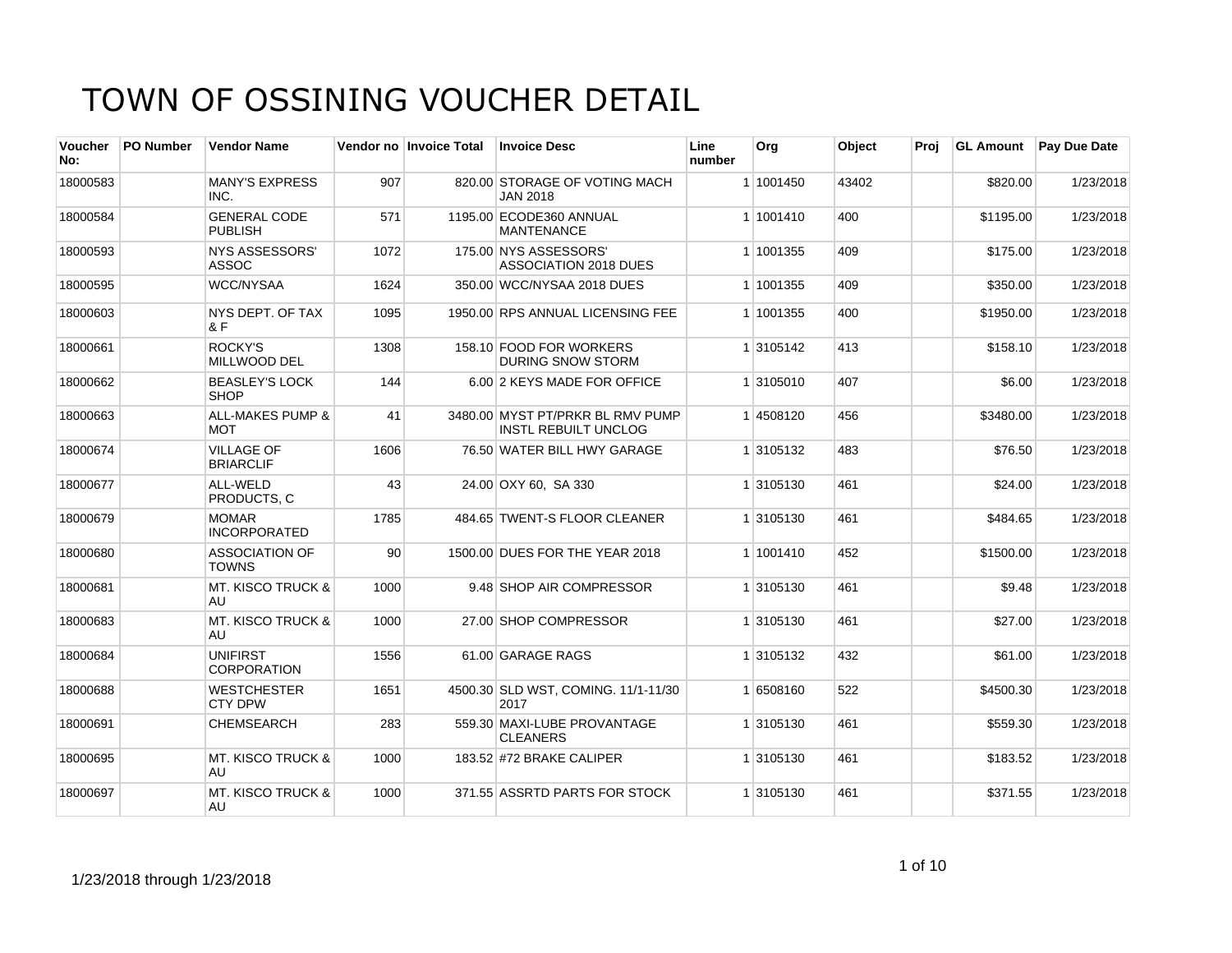| Voucher<br>No: | <b>PO Number</b> | <b>Vendor Name</b>                    |      | Vendor no Invoice Total | <b>Invoice Desc</b>                                   | Line<br>number | Org       | Object | Proi | <b>GL Amount</b> | <b>Pay Due Date</b> |
|----------------|------------------|---------------------------------------|------|-------------------------|-------------------------------------------------------|----------------|-----------|--------|------|------------------|---------------------|
| 18000700       |                  | <b>UNIFIRST</b><br><b>CORPORATION</b> | 1556 |                         | 61.00 RAGS FOR GARAGE                                 |                | 1 3105132 | 432    |      | \$61.00          | 1/23/2018           |
| 18000804       |                  | <b>HUDSON GATEWAY</b><br>MULTI        | 680  |                         | 600.00 ASSESSOR ANNUAL MLS FEE                        |                | 1 1001355 | 400    |      | \$600.00         | 1/23/2018           |
| 18000805       |                  | DE LAGE LANDEN                        | 386  |                         | 122.85 PERIOD OF PERFORMANCE<br>01/01/2018-01/31/2018 |                | 1 1001355 | 407    |      | \$122.85         | 1/23/2018           |
| 18000827       |                  | SPCA OF<br><b>WESTCHESTER</b>         | 1427 |                         | 970.98 TOWN CHARGE FOR THE<br>MONTH OF JAN 2018       |                | 1 2003510 | 430    |      | \$970.98         | 1/23/2018           |
| 18000972       |                  | <b>NY POWER</b><br><b>AUTHORITY</b>   | 1783 |                         | 10358.34 ELECTRICITY BILL,<br>DECEMBER 2017           |                | 1 1007112 | 403    |      | \$326.28         | 1/23/2018           |
|                |                  |                                       |      |                         |                                                       |                | 2 1007110 | 403    |      | \$2294.31        | 1/23/2018           |
|                |                  |                                       |      |                         |                                                       |                | 3 3208810 | 403    |      | \$246.45         | 1/23/2018           |
|                |                  |                                       |      |                         |                                                       |                | 4 4508120 | 403    |      | \$2416.58        | 1/23/2018           |
|                |                  |                                       |      |                         |                                                       |                | 5 3105132 | 403    |      | \$470.31         | 1/23/2018           |
|                |                  |                                       |      |                         |                                                       |                | 6 3105010 | 403    |      | \$618.34         | 1/23/2018           |
|                |                  |                                       |      |                         |                                                       |                | 7 6305182 | 403    |      | \$3986.07        | 1/23/2018           |
| 18000980       |                  | <b>CORSI TIRE</b>                     | 344  |                         | 791.18 TIRES FOR DALE CEMETERY<br><b>VEHICLE</b>      |                | 1 3208810 | 432    |      | \$791.18         | 1/23/2018           |
| 18000986       |                  | <b>MT. KISCO TRUCK &amp;</b><br>AU    | 1000 |                         | 188.51 SUPPLIES FOR DALE<br><b>CEMETERY VEHICLE</b>   |                | 1 3208810 | 432    |      | \$188.51         | 1/23/2018           |
| 18000988       |                  | <b>MT. KISCO TRUCK &amp;</b><br>AU    | 1000 |                         | 275.96 SUPPLIES FOR DALE<br><b>CEMETERY VEHICLE</b>   |                | 1 3208810 | 432    |      | \$275.96         | 1/23/2018           |
| 18000990       |                  | <b>ADVANCE AUTO</b><br><b>PARTS</b>   | 2238 |                         | 53.33 SUPPLIES FOR DALE<br><b>CEMETERY</b>            |                | 1 3208810 | 432    |      | \$53.33          | 1/23/2018           |
| 18000991       |                  | <b>OSSINING</b><br><b>HARDWARE CO</b> | 1138 |                         | -16.18 RETURN - DALE CEMETERY                         |                | 1 3208810 | 432    |      | $-$16.18$        | 1/23/2018           |
| 18000992       |                  | <b>OSSINING</b><br><b>HARDWARE CO</b> | 1138 |                         | 21.38 SUPPLIES - DALE CEMETERY                        |                | 1 3208810 | 432    |      | \$21.38          | 1/23/2018           |
| 18000993       |                  | <b>OSSINING</b><br><b>HARDWARE CO</b> | 1138 |                         | 129.84 SUPPLIES - DALE CEMETERY                       |                | 1 3208810 | 432    |      | \$129.84         | 1/23/2018           |
| 18000994       |                  | <b>OSSINING</b><br><b>HARDWARE CO</b> | 1138 |                         | 139.98 SUPPLIES - DALE CEMETERY                       |                | 1 3208810 | 432    |      | \$139.98         | 1/23/2018           |
| 18000995       |                  | <b>OSSINING</b><br><b>HARDWARE CO</b> | 1138 |                         | 4.49 SUPPLIES - DALE CEMETERY                         |                | 1 3208810 | 432    |      | \$4.49           | 1/23/2018           |
| 18000996       |                  | <b>OSSINING</b><br><b>HARDWARE CO</b> | 1138 |                         | 84.31 SUPPLIES - DALE CEMETERY                        |                | 1 3208810 | 432    |      | \$84.31          | 1/23/2018           |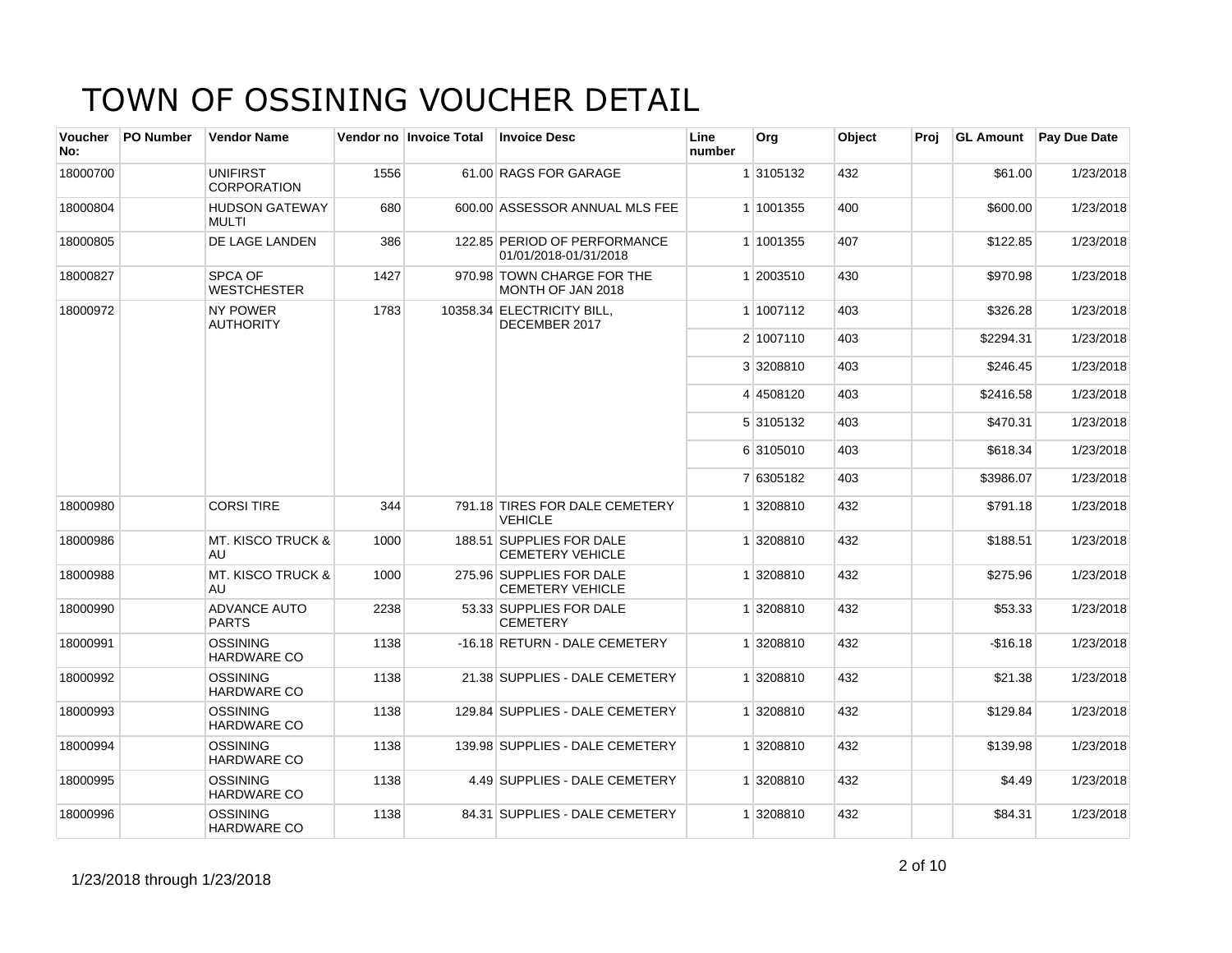| <b>Voucher</b><br>No: | <b>PO Number</b>  | <b>Vendor Name</b>                    |      | Vendor no Invoice Total | <b>Invoice Desc</b>                                                      | Line<br>number | Org       | Object | Proj | <b>GL Amount</b> | Pay Due Date |
|-----------------------|-------------------|---------------------------------------|------|-------------------------|--------------------------------------------------------------------------|----------------|-----------|--------|------|------------------|--------------|
| 18000998              |                   | <b>OSSINING</b><br>HARDWARE CO        | 1138 |                         | 84.55 SUPPLIES - DALE CEMETERY                                           |                | 1 3208810 | 432    |      | \$84.55          | 1/23/2018    |
|                       | 18000999 20170180 | <b>OSSINING LAWN</b><br><b>MOWER</b>  | 1140 |                         | 2650.00 SELF PROPELLED LEAF<br><b>BLOWER FOR DALE</b><br><b>CEMETERY</b> |                | 1 3208810 | 201    |      | \$2650.00        | 1/23/2018    |
|                       | 18001001 20170179 | <b>OSSINING LAWN</b><br><b>MOWER</b>  | 1140 |                         | 4499.00 EXMARK VIKING 48" FIXED<br>DECK WALKBEHIND MOWER                 |                | 1 3208810 | 201    |      | \$4499.00        | 1/23/2018    |
| 18001002              |                   | DE LAGE LANDEN                        | 386  |                         | 827.42 COURT & SUPERVISORS<br>COPIERS, JANUARY 2018                      |                | 1 1001110 | 407    |      | \$342.48         | 1/23/2018    |
|                       |                   |                                       |      |                         |                                                                          |                | 2 1001620 | 407    |      | \$414.26         | 1/23/2018    |
|                       |                   |                                       |      |                         |                                                                          |                | 3 1001110 | 407    |      | \$7.00           | 1/23/2018    |
|                       |                   |                                       |      |                         |                                                                          |                | 4 1001620 | 407    |      | \$25.49          | 1/23/2018    |
|                       |                   |                                       |      |                         |                                                                          |                | 5 1001110 | 407    |      | \$19.10          | 1/23/2018    |
|                       |                   |                                       |      |                         |                                                                          |                | 6 1001620 | 407    |      | \$19.09          | 1/23/2018    |
| 18001003              |                   | <b>OSSINING LAWN</b><br><b>MOWER</b>  | 1140 |                         | 76.00 SUPPLIES FOR DALE<br><b>CEMETERY EQUIPMENT</b>                     |                | 1 3208810 | 432    |      | \$76.00          | 1/23/2018    |
| 18001005              |                   | <b>MELROSE LUMBER</b><br>CO.,         | 945  |                         | 143.25 SUPPLIES FOR SNOW<br><b>PLOWING FORMS</b>                         |                | 1 3208810 | 432    |      | \$143.25         | 1/23/2018    |
| 18001007              |                   | <b>MELROSE LUMBER</b><br>CO.,         | 945  |                         | 57.39 SUPPLIES FOR SNOW<br><b>MARKERS</b>                                |                | 1 3208810 | 432    |      | \$57.39          | 1/23/2018    |
| 18001009              |                   | CON EDISON<br><b>CORPORATE</b>        | 319  |                         | 387.69 DALE CEMETERY GAS<br>CHARGES, 11/22 - 12/26                       |                | 1 3208810 | 404    |      | \$387.69         | 1/23/2018    |
| 18001011              |                   | UNION FG, INC.                        | 1735 |                         | 350.00 INSTALL CHAIN IN SIGN AT<br><b>DALE CEMETERY</b>                  |                | 1 3208810 | 432    |      | \$350.00         | 1/23/2018    |
| 18001012              |                   | ARCO CLEANING                         | 76   |                         | 115.00 CONTRACT CLEANING FOR<br>DALE CEMETERY, 1/1 - 1/31                |                | 1 3208810 | 413    |      | \$115.00         | 1/23/2018    |
| 18001022              |                   | <b>NYS EMPLOYEES</b><br><b>HEALTH</b> | 1713 |                         | 120955.24 FEBRUARY 2018 MEDICAL<br><b>BILL</b>                           |                | 1 1009060 | 800    |      | \$66245.43       | 1/23/2018    |
|                       |                   |                                       |      |                         |                                                                          |                | 2 2009060 | 800    |      | \$22796.12       | 1/23/2018    |
|                       |                   |                                       |      |                         |                                                                          |                | 3 3109060 | 800    |      | \$28544.80       | 1/23/2018    |
|                       |                   |                                       |      |                         |                                                                          |                | 4 3209060 | 800    |      | \$3368.89        | 1/23/2018    |
| 18001023              |                   | <b>VERIZON</b>                        | 1599 |                         | 174.01 CLAC PHONE & INTERNET, 1/1<br>$-1/31$                             |                | 1 1007110 | 402    |      | \$174.01         | 1/23/2018    |
| 18001024              |                   | <b>BLUETARP</b><br>FINANCIAL,         | 1828 |                         | 77.99 DIESEL NOZZLE FOR PARKS<br><b>DEPT NEW FUEL TANK</b>               |                | 1 1007110 | 485    |      | \$77.99          | 1/23/2018    |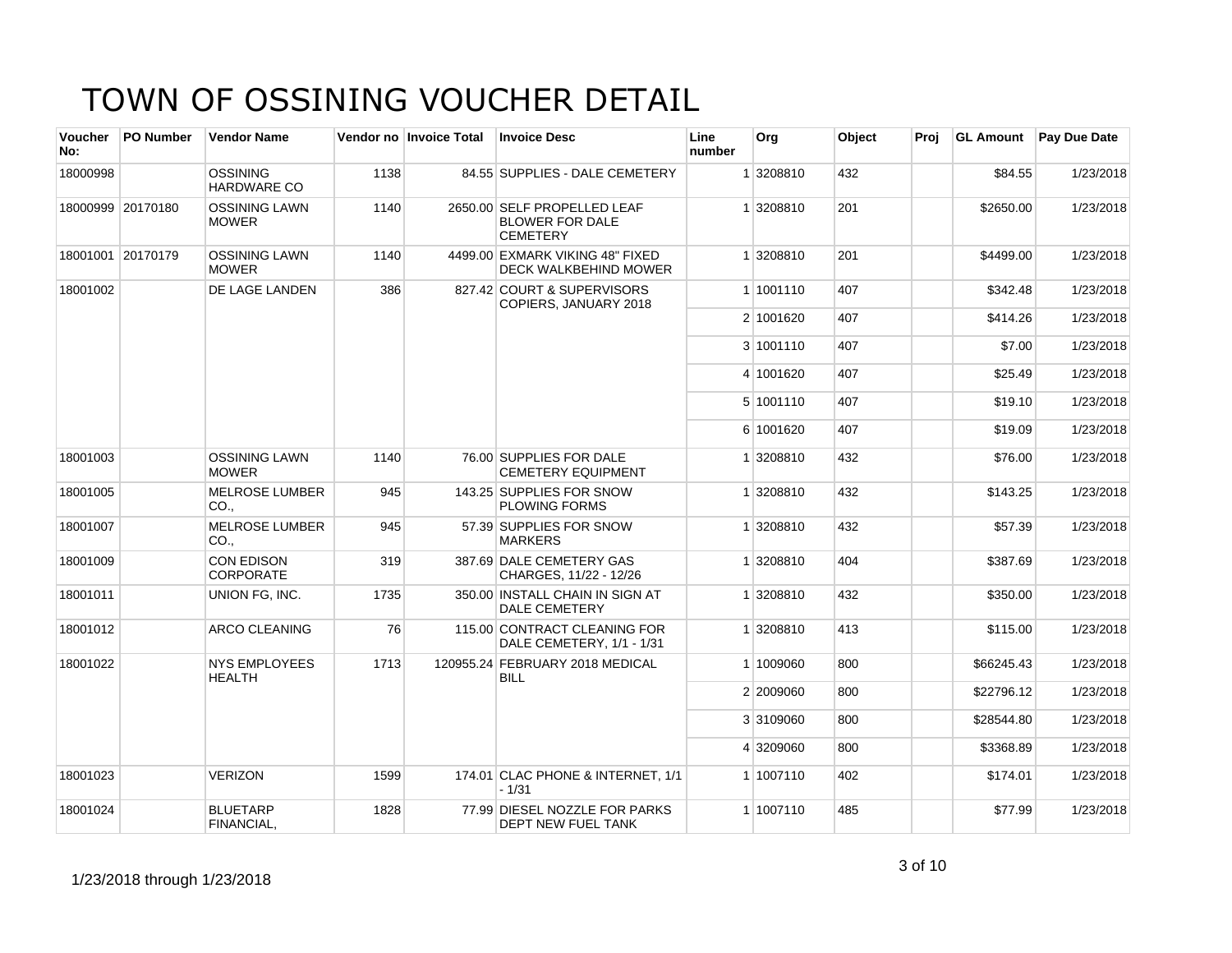| Voucher<br>No: | <b>PO Number</b> | <b>Vendor Name</b>                    |      | Vendor no Invoice Total | <b>Invoice Desc</b>                                                          | Line<br>number | Org       | Object | Proj | <b>GL Amount</b> | <b>Pay Due Date</b> |
|----------------|------------------|---------------------------------------|------|-------------------------|------------------------------------------------------------------------------|----------------|-----------|--------|------|------------------|---------------------|
| 18001025       |                  | <b>ASSOCIATION OF</b><br><b>TOWNS</b> | 90   |                         | 750.00 AOT ANNUAL CONFERENCE,<br>FEB. 19-21 (6)                              |                | 1 1001010 | 409    |      | \$375.00         | 1/23/2018           |
|                |                  |                                       |      |                         |                                                                              |                | 2 1001220 | 452    |      | \$250.00         | 1/23/2018           |
|                |                  |                                       |      |                         |                                                                              |                | 3 1001330 | 452    |      | \$125.00         | 1/23/2018           |
| 18001026       |                  | <b>OPTIMUM -</b><br><b>CABLEVISIO</b> | 1129 |                         | 40.48 RYDER PARK PHONE &<br><b>INTERNET, 1/8 - 2/7</b>                       |                | 1 1007110 | 402    |      | \$40.48          | 1/23/2018           |
| 18001027       |                  | <b>NYS GOVERNMENT</b><br><b>FINAN</b> | 1099 |                         | 170.00 NYS GFOA 2018<br>MEMBERSHIP, ZACHACZ                                  |                | 1 1001220 | 452    |      | \$170.00         | 1/23/2018           |
| 18001029       |                  | <b>NYS GOVERNMENT</b><br><b>FINAN</b> | 1099 |                         | 170.00 NYS GFOA 2018<br>MEMBERSHIP, LEVENBERG                                |                | 1 1001220 | 452    |      | \$170.00         | 1/23/2018           |
| 18001030       |                  | <b>ADVANCE AUTO</b><br><b>PARTS</b>   | 2238 |                         | 99.99 SNOW PLOW LAMP KIT FOR<br>PARKS DEPT.                                  |                | 1 1007110 | 455    |      | \$99.99          | 1/23/2018           |
| 18001032       |                  | <b>ADVANCE AUTO</b><br>PARTS          | 2238 |                         | 93.65 PARTS FOR PARKS DEPT.<br><b>FUEL TANK</b>                              |                | 1 1007110 | 485    |      | \$93.65          | 1/23/2018           |
| 18001033       |                  | <b>ADVANCE AUTO</b><br><b>PARTS</b>   | 2238 |                         | 50.47 SUPPLIES FOR PARKS DEPT.<br><b>FUEL TANK</b>                           |                | 1 1007110 | 485    |      | \$50.47          | 1/23/2018           |
| 18001034       |                  | <b>ADVANCE AUTO</b><br><b>PARTS</b>   | 2238 |                         | 62.37 SUPPLIES FOR PARKS DEPT.                                               |                | 1 1007110 | 485    |      | \$62.37          | 1/23/2018           |
| 18001036       |                  | <b>DAKOTA SUPPLY</b><br>CORP.         | 373  |                         | 630.00 SUPPLIES FOR GERLACH<br>PARK - 60 YDS ITEM 4 (12/5-6)                 |                | 1 3707110 | 200    | 5205 | \$630.00         | 1/23/2018           |
| 18001037       |                  | <b>STATE PARKS-</b><br><b>TACONIC</b> | 1446 |                         | 1.00 OLD CROTON AQUEDUCT<br>PERMIT #10.002 FOR 2018                          |                | 1 1001620 | 409    |      | \$1.00           | 1/23/2018           |
| 18001038       |                  | <b>VILLAGE OF</b><br>OSSINING         | 1607 |                         | 379.64 RYDER PARK WATER<br>CHARGES, 9/12 - 12/7                              |                | 1 1007110 | 483    |      | \$379.64         | 1/23/2018           |
| 18001039       |                  | STAPLES INC. &<br><b>SUBSI</b>        | 1439 |                         | 183.99 TABLE FOR POSTAGE<br>MACHINE, 16 CROTON                               |                | 1 1001620 | 406    |      | \$183.99         | 1/23/2018           |
| 18001040       |                  | <b>SUBURBAN</b><br><b>CARTING</b>     | 1758 |                         | 250.00 ENGEL PARK DUMPSTER, 12/1<br>$-12/31$                                 |                | 1 1007110 | 485    |      | \$250.00         | 1/23/2018           |
| 18001041       |                  | <b>ARCO CLEANING</b>                  | 76   |                         | 500.00 COURTHOUSE CLEANING,<br>JANUARY 2018                                  |                | 1 1001110 | 407    |      | \$500.00         | 1/23/2018           |
| 18001042       |                  | <b>FEDERAL EXPRESS</b>                | 506  |                         | 27.25 SHIPPING CHARGES FOR<br><b>REUBEN HOUSE RESTORE NY</b><br><b>GRANT</b> |                | 1 1007110 | 446    |      | \$27.25          | 1/23/2018           |
| 18001044       |                  | <b>VILLAGE OF</b><br><b>CROTON</b>    | 1714 |                         | 2829.00 OSSINING WALKWAY FEE<br>2018                                         |                | 1 6305182 | 456    |      | \$2829.00        | 1/23/2018           |
| 18001045       |                  | ZHININ, JESSICA                       | 1727 |                         | 55.00 INTERPRETER SERVICES.<br>3.75 HRS @ \$20/HR (SC/PARK)                  |                | 1 1001110 | 453    |      | \$27.50          | 1/23/2018           |
|                |                  |                                       |      |                         |                                                                              |                | 2 1001130 | 453    |      | \$27.50          | 1/23/2018           |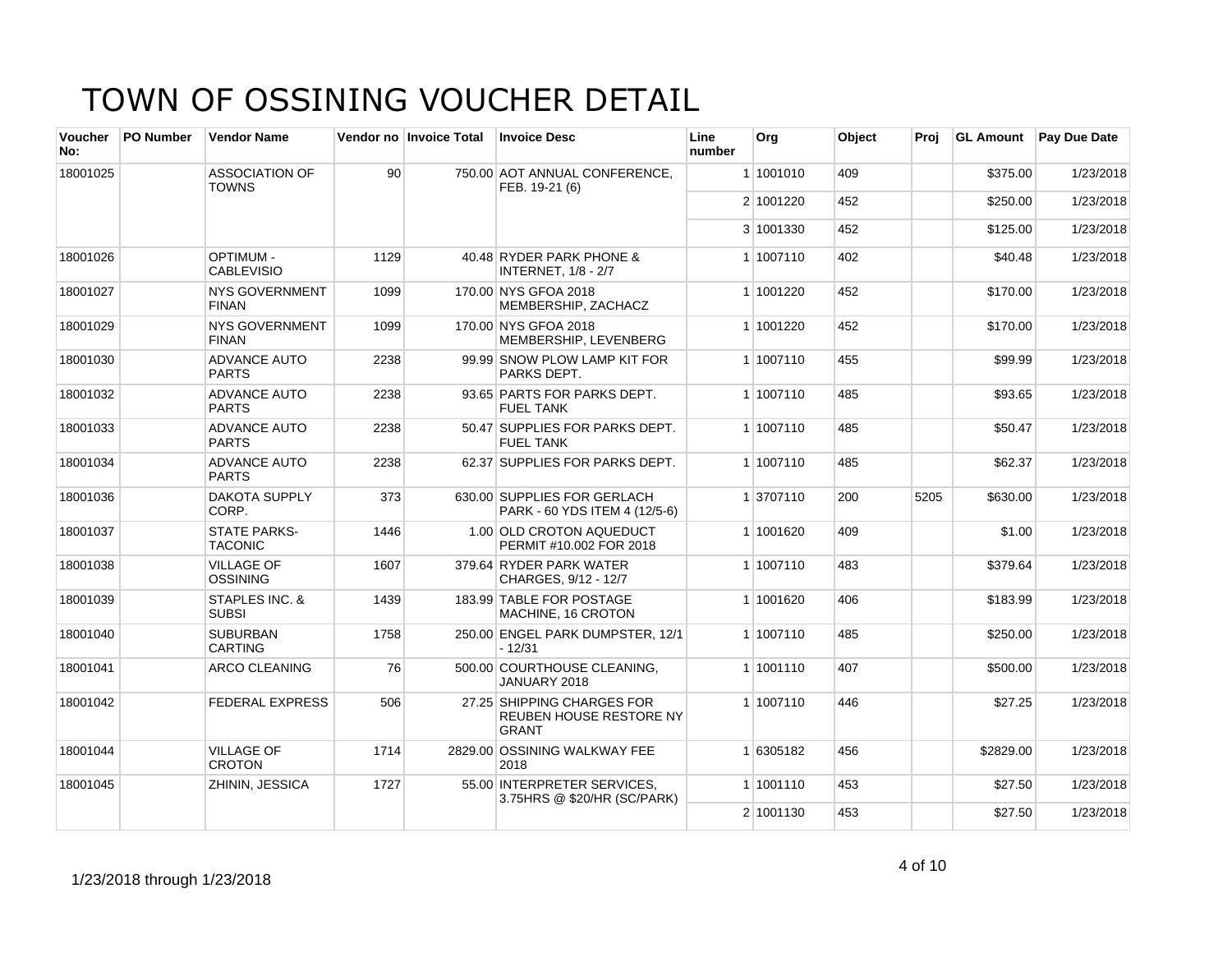| <b>Voucher</b><br>No: | <b>PO Number</b> | <b>Vendor Name</b>                   |      | Vendor no Invoice Total | <b>Invoice Desc</b>                                                          | Line<br>number | Org       | Object | Proj | <b>GL Amount</b> | <b>Pay Due Date</b> |
|-----------------------|------------------|--------------------------------------|------|-------------------------|------------------------------------------------------------------------------|----------------|-----------|--------|------|------------------|---------------------|
| 18001046              |                  | <b>STARTER FOOD</b><br>CORP. C       | 1441 |                         | 89.57 FOOD WIN                                                               |                | 1 1006773 | 423    |      | \$89.57          | 1/23/2018           |
| 18001047              |                  | <b>STARTER FOOD</b><br>CORP. C       | 1441 |                         | 60.06 FOOD WIN                                                               |                | 1 1006773 | 423    |      | \$60.06          | 1/23/2018           |
| 18001048              |                  | <b>STARTER FOOD</b><br>CORP. C       | 1441 |                         | 50.79 FOOD WIN                                                               |                | 1 1006773 | 423    |      | \$50.79          | 1/23/2018           |
| 18001049              |                  | <b>STARTER FOOD</b><br>CORP. C       | 1441 |                         | 38.48 FOOD WIN                                                               |                | 1 1006773 | 423    |      | \$38.48          | 1/23/2018           |
| 18001050              |                  | <b>STARTER FOOD</b><br>CORP. C       | 1441 |                         | 8.20 FOOD WIN                                                                |                | 1 1006773 | 423    |      | \$8.20           | 1/23/2018           |
| 18001051              |                  | <b>STARTER FOOD</b><br>CORP. C       | 1441 |                         | 60.42 FOOD WN                                                                |                | 1 1006773 | 423    |      | \$60.42          | 1/23/2018           |
| 18001054              |                  | <b>VILLAGE OF</b><br><b>OSSINING</b> | 1607 |                         | 982.70 1/18 PROSECUTOR IMA                                                   |                | 1 1001420 | 520    |      | \$982.70         | 1/23/2018           |
| 18001056              |                  | <b>VILLAGE OF</b><br><b>OSSINING</b> | 1607 |                         | 41933.64 1/18 FIRE IMA                                                       |                | 1 6403410 | 520    |      | \$41933.64       | 1/23/2018           |
| 18001057              |                  | <b>VILLAGE OF</b><br><b>OSSINING</b> | 1607 |                         | 1788.35 1/18 1ST FLOOR RENT IMA                                              |                | 1 1001620 | 521    |      | \$1788.35        | 1/23/2018           |
| 18001058              |                  | <b>VILLAGE OF</b><br>OSSINING        | 1607 |                         | 7674.02 1/18 3RD FLOOR RENT IMA                                              |                | 1 1001620 | 521    |      | \$7674.02        | 1/23/2018           |
| 18001059              |                  | <b>VILLAGE OF</b><br><b>OSSINING</b> | 1607 |                         | 29368.36 1/18 RECREATION IMA                                                 |                | 1 2007310 | 520    |      | \$29368.36       | 1/23/2018           |
| 18001060              |                  | <b>VILLAGE OF</b><br><b>OSSINING</b> | 1607 |                         | 2991.15 1/18 RECREATION RENT IMA                                             |                | 1 1006770 | 460    |      | \$2991.15        | 1/23/2018           |
| 18001061              |                  | <b>VILLAGE OF</b><br><b>OSSINING</b> | 1607 |                         | 4137.23 1/18 COURT ROOM RENT IMA                                             |                | 1 1001620 | 521    |      | \$4137.23        | 1/23/2018           |
| 18001063              |                  | <b>VILLAGE OF</b><br><b>OSSINING</b> | 1607 |                         | 1380.95 1/18 ARMORY RENT IMA                                                 |                | 1 2003620 | 521    |      | \$1380.95        | 1/23/2018           |
| 18001064              |                  | <b>VILLAGE OF</b><br><b>OSSINING</b> | 1607 |                         | 7403.31 1/18 ENGINEERING IMA                                                 |                | 1 1001440 | 520    |      | \$370.17         | 1/23/2018           |
|                       |                  |                                      |      |                         |                                                                              |                | 2 2001440 | 520    |      | \$6292.81        | 1/23/2018           |
|                       |                  |                                      |      |                         |                                                                              |                | 3 4501440 | 520    |      | \$740.33         | 1/23/2018           |
| 18001065              |                  | <b>VILLAGE OF</b><br><b>OSSINING</b> | 1607 |                         | 322.55 1/18 CONFERENCE ROM<br><b>RENT IMA</b>                                |                | 1 1001620 | 521    |      | \$322.55         | 1/23/2018           |
| 18001068              |                  | <b>MELROSE LUMBER</b><br>CO.,        | 945  |                         | 87.97 SUPPLIES FOR BELGIAN<br><b>BLOCK AT CEDAR LANE</b><br><b>PAVILLION</b> |                | 1 3707110 | 200    | 5203 | \$87.97          | 1/23/2018           |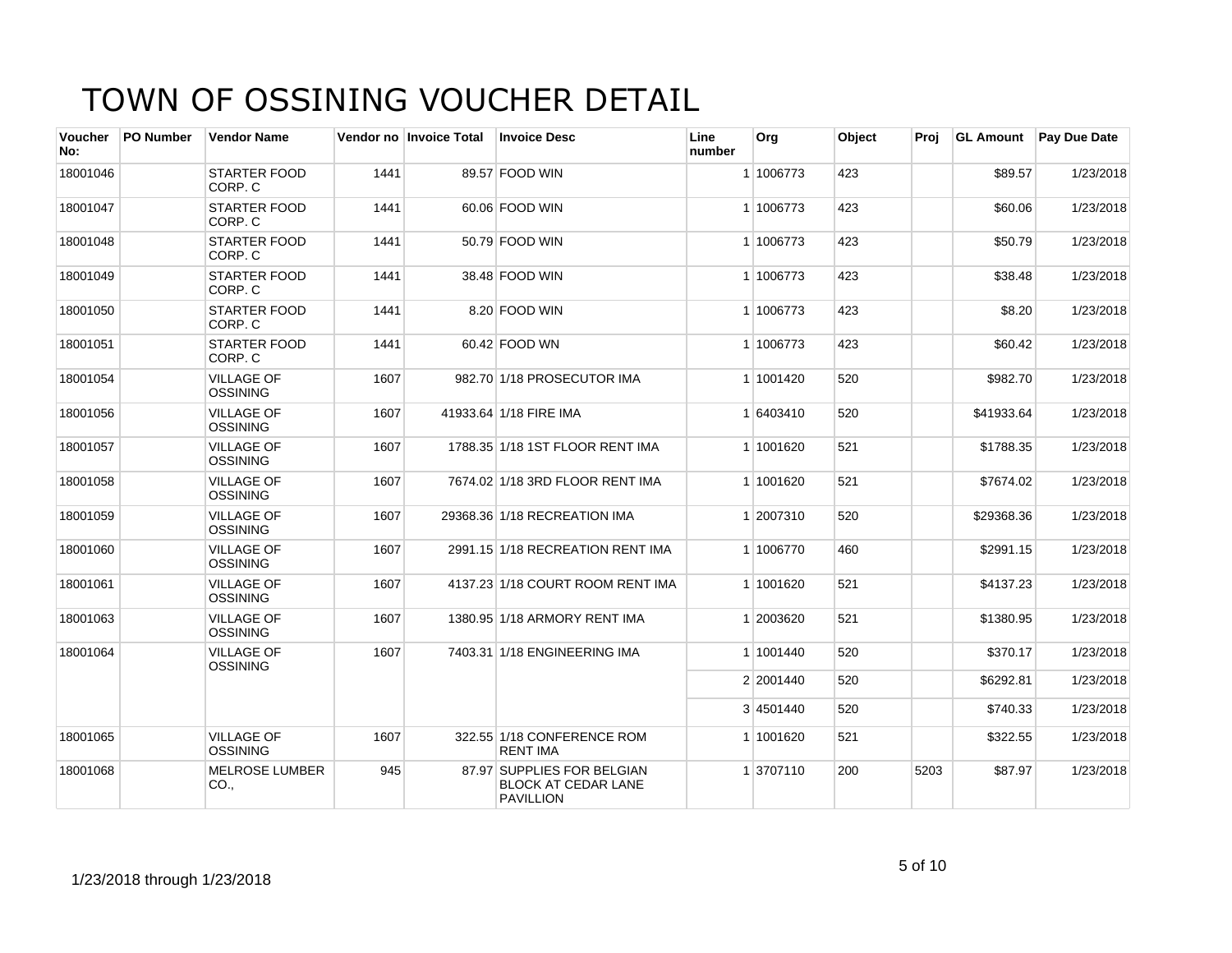| <b>Voucher</b><br>No: | <b>PO Number</b> | <b>Vendor Name</b>                       |      | Vendor no Invoice Total | <b>Invoice Desc</b>                                | Line<br>number | Org        | Object | Proj | <b>GL Amount</b> | <b>Pay Due Date</b> |
|-----------------------|------------------|------------------------------------------|------|-------------------------|----------------------------------------------------|----------------|------------|--------|------|------------------|---------------------|
| 18001069              |                  | <b>MELROSE LUMBER</b><br>CO.             | 945  |                         | 36.00 BRICK FOR CEDAR LANE<br><b>PAVILLION</b>     |                | 1 3707110  | 200    | 5203 | \$36.00          | 1/23/2018           |
| 18001070              |                  | <b>MELROSE LUMBER</b><br>CO.,            | 945  |                         | 43.85 SUPPLIES FOR CEDAR LANE<br><b>PAVILLION</b>  |                | 1 3707110  | 200    | 5203 | \$43.85          | 1/23/2018           |
| 18001071              |                  | <b>MELROSE LUMBER</b><br>CO.,            | 945  |                         | 109.95 SUPPLIES FOR CEDAR LANE<br><b>PAVILLION</b> |                | 1 3707110  | 200    | 5203 | \$109.95         | 1/23/2018           |
| 18001072              |                  | <b>MELROSE LUMBER</b><br>CO <sub>1</sub> | 945  |                         | 31.58 SUPPLIES FOR CEDAR LANE<br><b>PAVILLION</b>  |                | 1 3707110  | 200    | 5203 | \$31.58          | 1/23/2018           |
| 18001073              |                  | <b>MELROSE LUMBER</b><br>CO.             | 945  |                         | 186.14 SUPPLIES FOR CEDAR LANE<br><b>PAVILLION</b> |                | 1 3707110  | 200    | 5203 | \$186.14         | 1/23/2018           |
| 18001074              |                  | <b>MELROSE LUMBER</b><br>CO.,            | 945  |                         | 41.55 SUPPLIES FOR PARKS DEPT.                     |                | 1 1007110  | 485    |      | \$41.55          | 1/23/2018           |
| 18001075              |                  | <b>MELROSE LUMBER</b><br>CO.,            | 945  |                         | 21.99 SUPPLIES FOR PARKS DEPT.                     |                | 1 1007110  | 485    |      | \$21.99          | 1/23/2018           |
| 18001077              |                  | <b>MELROSE LUMBER</b><br>CO.,            | 945  |                         | 11.58 SUPPLIES FOR PARKS DEPT.                     |                | 1 1007110  | 485    |      | \$11.58          | 1/23/2018           |
| 18001078              |                  | <b>MELROSE LUMBER</b><br>CO.,            | 945  |                         | 22.35 SUPPLIES FOR PARKS DEPT.                     |                | 1 1007110  | 485    |      | \$22.35          | 1/23/2018           |
| 18001079              |                  | <b>VILLAGE OF</b><br><b>OSSINING</b>     | 1607 |                         | 33997.82 1/18 DATA PROCESSING IMA                  |                | 1 1001680  | 520    |      | \$12397.80       | 1/23/2018           |
|                       |                  |                                          |      |                         |                                                    |                | 2 2001680  | 520    |      | \$8170.11        | 1/23/2018           |
|                       |                  |                                          |      |                         |                                                    |                | 3 3101680  | 520    |      | \$6938.36        | 1/23/2018           |
|                       |                  |                                          |      |                         |                                                    |                | 4 3201680  | 520    |      | \$577.31         | 1/23/2018           |
|                       |                  |                                          |      |                         |                                                    |                | 5 5001680  | 520    |      | \$221.74         | 1/23/2018           |
|                       |                  |                                          |      |                         |                                                    |                | 6 5101680  | 520    |      | \$156.24         | 1/23/2018           |
|                       |                  |                                          |      |                         |                                                    |                | 7 4501680  | 520    |      | \$1047.79        | 1/23/2018           |
|                       |                  |                                          |      |                         |                                                    |                | 8 6301680  | 520    |      | \$193.44         | 1/23/2018           |
|                       |                  |                                          |      |                         |                                                    |                | 9 6401680  | 520    |      | \$1558.03        | 1/23/2018           |
|                       |                  |                                          |      |                         |                                                    |                | 10 6501680 | 520    |      | \$1293.29        | 1/23/2018           |
|                       |                  |                                          |      |                         |                                                    |                | 11 6601680 | 520    |      | \$1443.71        | 1/23/2018           |
| 18001080              |                  | <b>MELROSE LUMBER</b><br>CO.,            | 945  |                         | 44.98 SUPPLIES FOR PARKS DEPT.                     |                | 1 1007110  | 485    |      | \$44.98          | 1/23/2018           |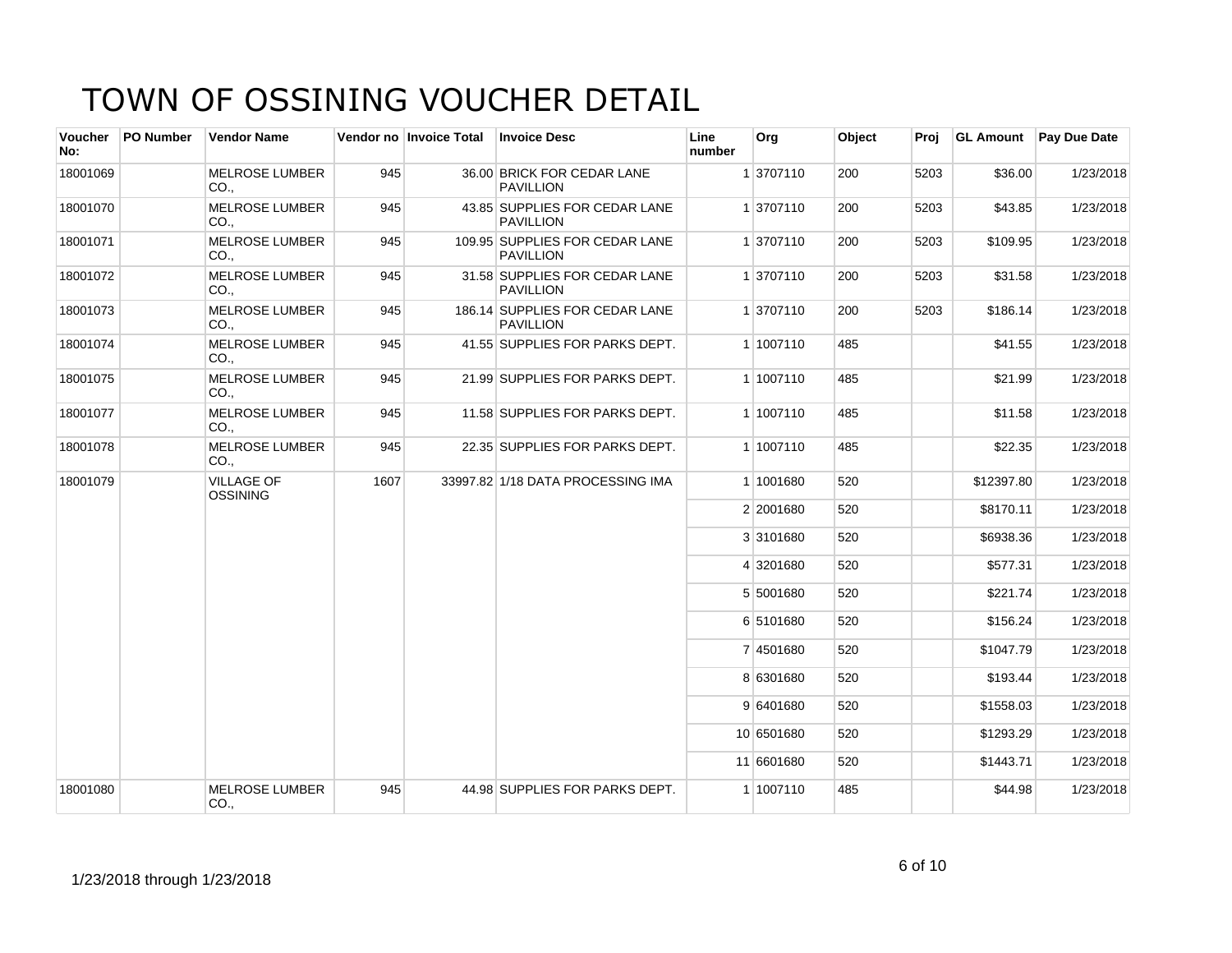| <b>Voucher</b><br>No: | <b>PO Number</b>  | <b>Vendor Name</b>                    |      | Vendor no   Invoice Total | <b>Invoice Desc</b>                                            | Line<br>number | Org       | Object | Proj | <b>GL Amount</b> | <b>Pay Due Date</b> |
|-----------------------|-------------------|---------------------------------------|------|---------------------------|----------------------------------------------------------------|----------------|-----------|--------|------|------------------|---------------------|
| 18001081              |                   | SHAW, JACKIE                          | 2496 |                           | 14.88 REIMBURSEMENT- CONF.<br>MEAL ON 1/10/18                  |                | 1 1001010 | 409    |      | \$14.88          | 1/23/2018           |
| 18001082              |                   | SHAW, JACKIE                          | 2496 |                           | 12.95 REIMBURSEMENT-CONF.<br>MEAL 1/1/18                       |                | 1 1001010 | 409    |      | \$12.95          | 1/23/2018           |
| 18001083              |                   | SHAW, JACKIE                          | 2496 |                           | 278.00 AOT NEWLY ELECTED CONF.<br>IN ALBANY 1/10-1/12          |                | 1 1001010 | 409    |      | \$278.00         | 1/23/2018           |
| 18001084              |                   | <b>MELROSE LUMBER</b><br>CO.          | 945  |                           | 15.00 SUPPLIES FOR PARKS DEPT.                                 |                | 1 1007110 | 485    |      | \$15.00          | 1/23/2018           |
| 18001085              |                   | SHAW, JACKIE                          | 2496 |                           | 117.72 MILEAGE REIMBURSEMENT-<br><b>AOT CONF. IN ALBANY</b>    |                | 1 1001010 | 409    |      | \$117.72         | 1/23/2018           |
| 18001086              |                   | PERLOWITZ, HOLLY                      | 2495 |                           | 278.00 AOT CONF. REIMBURSEMENT<br>$1/10 - 1/12$                |                | 1 1001010 | 409    |      | \$278.00         | 1/23/2018           |
| 18001087              |                   | PERLOWITZ, HOLLY                      | 2495 |                           | 11.00 REIMBURSE FOR CONF. MEAL<br>1/11/18                      |                | 1 1001010 | 409    |      | \$11.00          | 1/23/2018           |
| 18001088              |                   | PERLOWITZ, HOLLY                      | 2495 |                           | 18.79 REIMB, FOR CONF, MEAL<br>1/10/18                         |                | 1 1001010 | 409    |      | \$18.79          | 1/23/2018           |
| 18001089              |                   | <b>LAWTON ADAMS</b><br><b>CONSTRU</b> | 826  |                           | 312.00 SUPPLIES FOR GERLACH<br><b>PAVILLION</b>                |                | 1 3707110 | 200    | 5205 | \$312.00         | 1/23/2018           |
| 18001090              |                   | <b>LAWTON ADAMS</b><br><b>CONSTRU</b> | 826  |                           | 128.00 SUPPLIES FOR GERLACH<br><b>PAVILLION</b>                |                | 1 3707110 | 200    | 5205 | \$128.00         | 1/23/2018           |
| 18001093              |                   | <b>NYS DEPARTMENT</b><br>OF LA        | 1086 |                           | 419.07 4TH QUARTER 2017<br>UNEMPLOYMENT + INTEREST<br>(\$2.19) |                | 1 3209050 | 800    |      | \$419.07         | 1/23/2018           |
| 18001094              |                   | D'ATTORE, KAREN                       | 2494 |                           | 160.00 AOT REIMBURSEMENT 2017-<br><b>D'ATTORE</b>              |                | 1 1001010 | 409    |      | \$160.00         | 1/23/2018           |
|                       | 18001095 20170144 | <b>ADVANCED</b><br><b>TESTING SYS</b> | 2272 |                           | 1440.00 CONTINUITY TESTS AT<br><b>SPRAY PARK</b>               |                | 1 1007110 | 485    |      | \$1440.00        | 1/23/2018           |
| 18001096              |                   | <b>LAWTON ADAMS</b><br><b>CONSTRU</b> | 826  |                           | 312.00 SUPPLIES FOR GERLACH<br><b>PAVILLION</b>                |                | 1 3707110 | 200    | 5203 | \$312.00         | 1/23/2018           |
| 18001098              |                   | <b>MELROSE LUMBER</b><br>CO.,         | 945  |                           | 65.35 CABLE TIES FOR PARKS<br>DEPT.                            |                | 1 1007110 | 485    |      | \$65.35          | 1/23/2018           |
| 18001099              |                   | <b>MELROSE LUMBER</b><br>CO.,         | 945  |                           | 24.48 SUPPLIES FOR PARKS DEPT                                  |                | 1 1007110 | 485    |      | \$24.48          | 1/23/2018           |
| 18001100              |                   | <b>MELROSE LUMBER</b><br>CO.,         | 945  |                           | 44.74 SUPPLIES FOR PARKS DEPT                                  |                | 1 1007110 | 485    |      | \$44.74          | 1/23/2018           |
| 18001101              |                   | <b>MELROSE LUMBER</b><br>CO.,         | 945  |                           | 31.08 SUPPLIES FOR PARKS DEPT.                                 |                | 1 1007110 | 485    |      | \$31.08          | 1/23/2018           |
| 18001102              |                   | <b>MELROSE LUMBER</b><br>CO.,         | 945  |                           | 9.85 SUPPLIES FOR PARKS DEPT.                                  |                | 1 1007110 | 485    |      | \$9.85           | 1/23/2018           |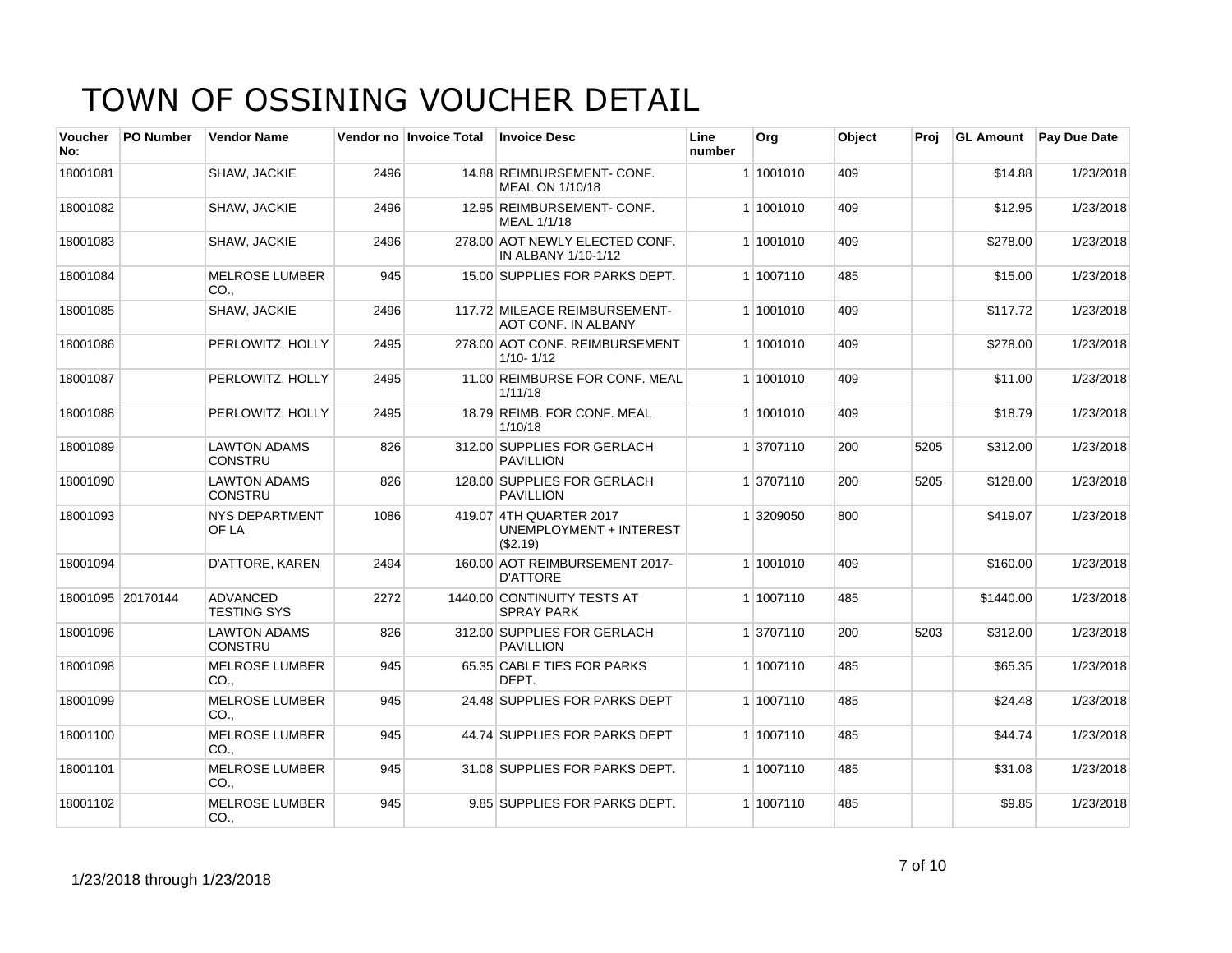| <b>Voucher</b><br>No: | <b>PO Number</b>  | <b>Vendor Name</b>                       |      | Vendor no Invoice Total | <b>Invoice Desc</b>                                                   | Line<br>number | Org       | Object | Proi |            | <b>GL Amount</b> Pay Due Date |
|-----------------------|-------------------|------------------------------------------|------|-------------------------|-----------------------------------------------------------------------|----------------|-----------|--------|------|------------|-------------------------------|
| 18001103              |                   | <b>MELROSE LUMBER</b><br>CO.,            | 945  |                         | 198.25 SUPPLIES FOR GERLACH<br><b>PAVILLION &amp; WATERFRONT</b>      |                | 1 1007110 | 485    |      | \$50.97    | 1/23/2018                     |
|                       |                   |                                          |      |                         |                                                                       |                | 2 3707110 | 200    | 5203 | \$147.28   | 1/23/2018                     |
| 18001104              |                   | <b>MELROSE LUMBER</b><br>CO.,            | 945  |                         | 87.49 SUPPLIES FOR PARKS DEPT.                                        |                | 1 1007110 | 485    |      | \$87.49    | 1/23/2018                     |
| 18001105              |                   | <b>MELROSE LUMBER</b><br>CO.,            | 945  |                         | 149.98 SUPPLIES FOR GERLACH<br><b>PAVILLION</b>                       |                | 1 3707110 | 200    | 5203 | \$149.98   | 1/23/2018                     |
|                       | 18001106 20170149 | THOMAS C.<br><b>MERRITTSL</b>            | 1512 |                         | 21400.00 RIGHT OF WAY SURVEY-<br><b>MCCARTHY</b>                      |                | 1 3705110 | 200    | 5208 | \$21400.00 | 1/23/2018                     |
| 18001107              |                   | HAMILTON, JOHN                           | 629  |                         | 19.27 REIMBURSEMENT- ELECTRIC<br><b>CHARGING</b>                      |                | 1 2003620 | 411    |      | \$19.27    | 1/23/2018                     |
| 18001108              |                   | <b>MELROSE LUMBER</b><br>CO <sub>1</sub> | 945  |                         | 153.88 SUPPLIES FOR GERLACH<br><b>PAVILLION</b>                       |                | 1 3707110 | 200    | 5203 | \$153.88   | 1/23/2018                     |
| 18001109              |                   | NUTRI-SYSTEMS<br>CORP.                   | 1066 |                         | 83.04 3 AC/DC CONVERTER PLUGS<br>FOR ELECTRIC BAGS- CII<br><b>HDM</b> |                | 1 1006771 | 201    |      | \$83.04    | 1/23/2018                     |
| 18001110              |                   | <b>MELROSE LUMBER</b><br>CO.,            | 945  |                         | 54.32 SUPPLIES FOR GERLACH<br><b>PAVILLION</b>                        |                | 1 3707110 | 200    | 5203 | \$54.32    | 1/23/2018                     |
| 18001111              |                   | <b>SUPERIOR</b><br><b>COMMUNICATI</b>    | 1472 |                         | 362.50 FIXED PROBLEM<br>CONNECTING NEW LINE TO<br><b>FAX</b>          |                | 1 1001110 | 407    |      | \$362.50   | 1/23/2018                     |
| 18001112              |                   | STAPLES INC. &<br><b>SUBSI</b>           | 1439 |                         | 145.21 OFFICE SUPPLIES                                                |                | 1 2003620 | 201    |      | \$145.21   | 1/23/2018                     |
| 18001113              |                   | PATCHEN STENO<br><b>SERVIC</b>           | 1174 |                         | 1410.00 STENO FOR ZBA MEETING,<br>12/4/17                             |                | 1 2008015 | 453    |      | \$1410.00  | 1/23/2018                     |
| 18001114              |                   | <b>CIT TECHNOLOGY</b><br><b>FINAN</b>    | 301  |                         | 179.00 SHARP COPIER FOR<br><b>BUILDING DEPT.</b>                      |                | 1 2003620 | 407    |      | \$179.00   | 1/23/2018                     |
| 18001115              |                   | <b>SERVICE</b><br><b>EDUCATION IN</b>    | 1385 |                         | 995.00 SCANNING MODULE AND 1ST<br>YEAR LICENSE/MAINT.                 |                | 1 3701110 | 200    | 5196 | \$995.00   | 1/23/2018                     |
| 18001116              |                   | STAPLES INC. &<br><b>SUBSI</b>           | 1439 |                         | 77.07 TONER, A-Z FILE GUIDES,<br>FILE FOLDER, CLASS 3 DIV             |                | 1 1001110 | 406    |      | \$77.07    | 1/23/2018                     |
| 18001119              |                   | <b>LANGUAGE LINE</b><br><b>SERVIC</b>    | 1814 |                         | 44.25 LANGUAGE LINE SERVICES<br><b>FOR DEC. 2017</b>                  |                | 1 1001110 | 453    |      | \$44.25    | 1/23/2018                     |
| 18001120              |                   | <b>PURCHASE POWER</b>                    | 1250 |                         | 244.58 POSTAGE FOR BUILDING<br>DEPT.                                  |                | 1 2008020 | 405    |      | \$244.58   | 1/23/2018                     |
| 18001128              |                   | COMAS, JOHN &<br><b>MARY</b>             | 2498 |                         | 5582.01 REFUND OF SCHOOL TAX<br>OVERPAYMENT55428980.19-2-<br>81       |                | 1 100     | 0690   |      | \$5582.01  | 1/23/2018                     |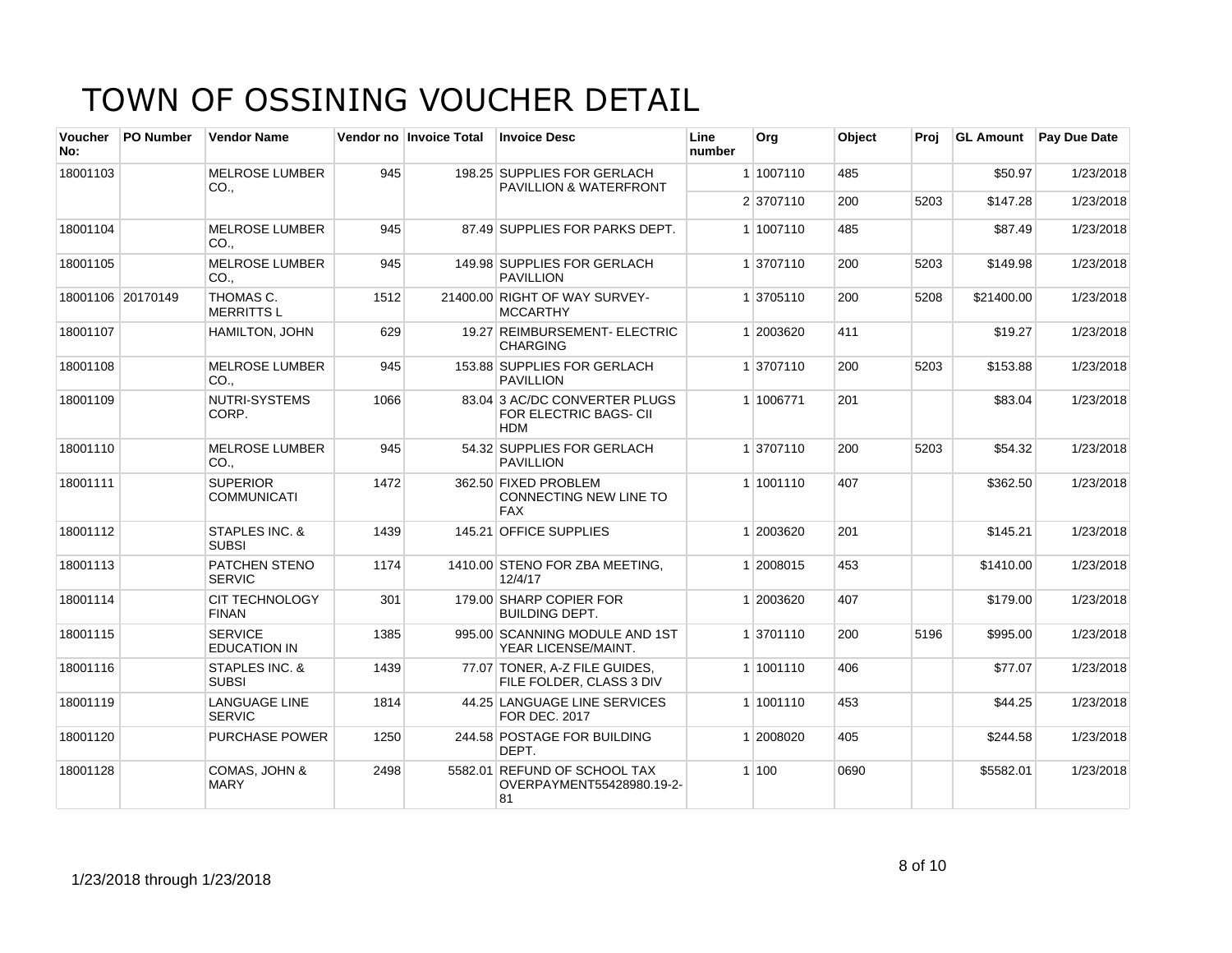| Voucher<br>No: | <b>PO Number</b> | <b>Vendor Name</b>                  |      | Vendor no Invoice Total | <b>Invoice Desc</b>                                                       | Line<br>number | Org   | Object | Proi | <b>GL Amount</b> | <b>Pav Due Date</b> |
|----------------|------------------|-------------------------------------|------|-------------------------|---------------------------------------------------------------------------|----------------|-------|--------|------|------------------|---------------------|
| 18001129       |                  | BRUNO, AMY &<br><b>BRIAN</b>        | 2499 |                         | 4011.47 REFUND OF OVERPAYMENT<br>OF SCHOOL TAX-<br>55420390.17245         |                | 1 100 | 0690   |      | \$4011.47        | 1/23/2018           |
| 18001130       |                  | CIAMARRA.<br><b>ROBERT &amp; L</b>  | 2500 |                         | 6754.83 REFUND OF OVERPAYMENT<br><b>OF SCHOOL</b><br>TAX.554201986259     |                | 1 100 | 0690   |      | \$6754.83        | 1/23/2018           |
| 18001131       |                  | LARSEN, MARK                        | 2501 |                         | 4717.96 REFUND OF OVERPAYMENT<br><b>OF SCHOOL</b><br>TAX,5542038916461    |                | 1 100 | 0690   |      | \$4717.96        | 1/23/2018           |
| 18001132       |                  | LEAVITT, AMY                        | 2502 | 5272.13                 |                                                                           |                | 1 100 | 0690   |      | \$5272.13        | 1/23/2018           |
| 18001133       |                  | NARISCO, ONORIA                     | 2503 |                         | 2640.34 REFUND OF OVERPAYMENT<br><b>OF SCHOOL</b><br>TAX,55420389.20215   |                | 1100  | 0690   |      | \$2640.34        | 1/23/2018           |
| 18001134       |                  | <b>MAT SHRIVER</b><br><b>PRODUC</b> | 2504 |                         | 7015.73 REFUND OF OVERPAYMENT<br>OF SCHOOL<br>TAX.55420390.13258          |                | 1 100 | 0690   |      | \$7015.73        | 1/23/2018           |
| 18001135       |                  | SINGH, LILLY                        | 2505 |                         | 3874.57 REFUND OF OVERPAYMENT<br><b>OF SCHOOL</b><br>TAX.55420389.20343   |                | 1 100 | 0690   |      | \$3874.57        | 1/23/2018           |
| 18001137       |                  | VARIANO, BRYAN                      | 2506 |                         | 3268.83 REFUND OF OVERPAYMENT<br><b>OF SCHOOL</b><br>TAX, 55420389.16627  |                | 1 100 | 0690   |      | \$3268.83        | 1/23/2018           |
| 18001138       |                  | <b>VENDITTI, DAVID &amp;</b><br>RO. | 2507 |                         | 10335.69 REFUND OF OVERPAYMENT<br><b>OF SCHOOL</b><br>TAX, 554201104.7183 |                | 1 100 | 0690   |      | \$10335.69       | 1/23/2018           |
| 18001141       |                  | WARNIER, DANIEL &<br>LA             | 2508 |                         | 10430.71 REFUND OF OVERPAYMENT<br><b>OF SCHOOL</b><br>TAX,55420110513160  |                | 1 100 | 0690   |      | \$10430.71       | 1/23/2018           |
| 18001143       |                  | <b>CORELOGIC</b>                    | 339  |                         | 289168.49 REFUND OF OVERPAYMENTS<br>OF SCHOOL TAX                         |                | 1100  | 0690   |      | \$289168.49      | 1/23/2018           |
| Total          |                  |                                     |      |                         |                                                                           |                |       |        |      | 681702.80        |                     |

| <b>Fund</b> | <b>Total</b> |
|-------------|--------------|
| 100         | 466905.99    |
| 200         | 70977.39     |
| 310         | 38593.91     |